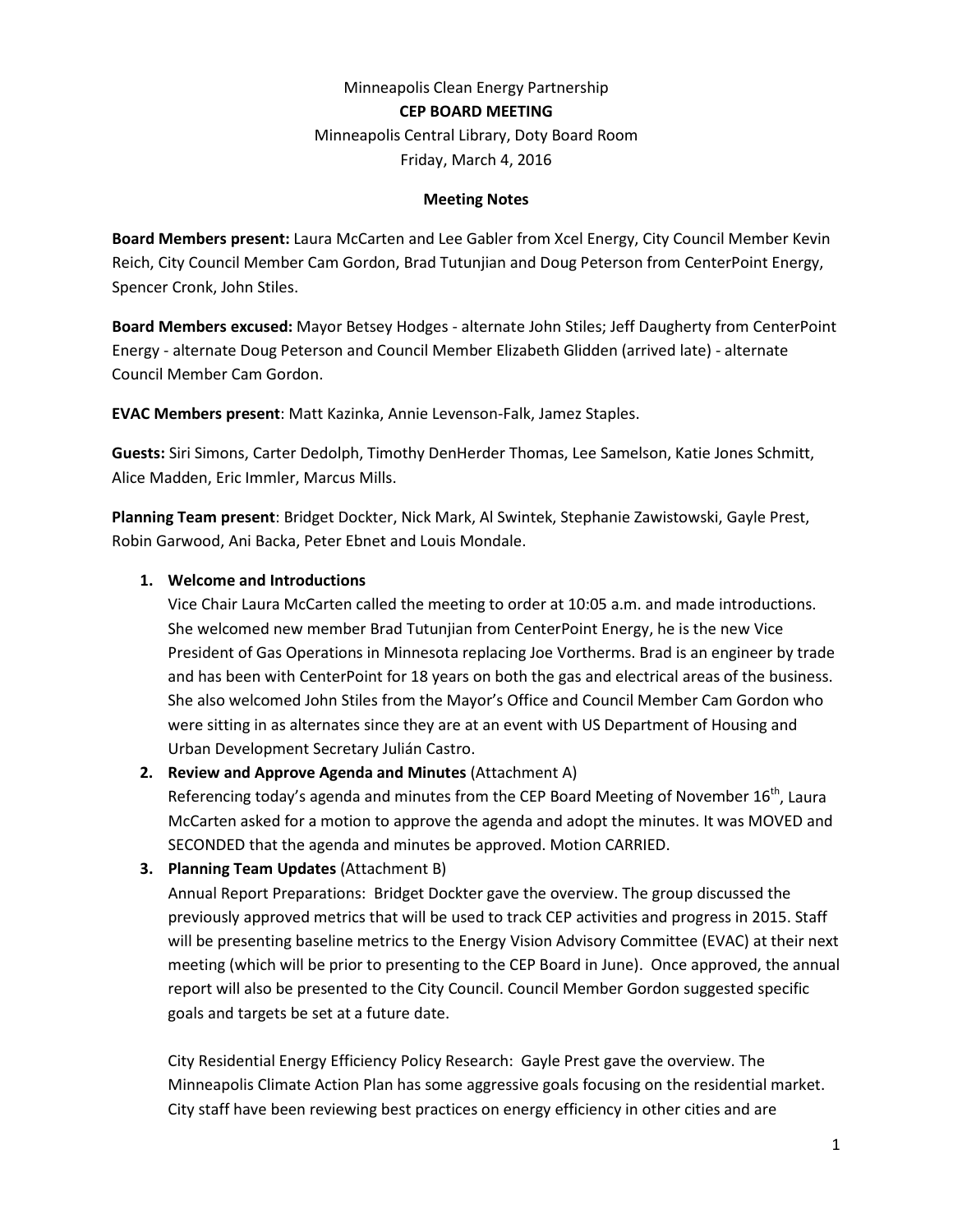reviewing four different policy positions, including asking for feedback from the partnering utilities. It is anticipated that later this year this item will be brought to the Minneapolis City Council for further investigation.

Community Solar Garden Update: Gayle Prest gave an update on recent City activities.

- The Minneapolis City Council recently authorized Community Solar Garden agreements with four suppliers totaling 7.5 million kWh annually via an RFP the Met Council released in 2015.
- The City is also developing a Request for Proposals (RFP) community solar garden services for City owned -facilities that will include low income participation and other attributes.
- The City is working with Fresh Energy and CERTS to offer the first Community Solar Garden Speed Dating Event (as part of Minneapolis Community Connections Conference at Convention Center on Saturday April 2). Attendees will learn about Community Solar Gardens and have the opportunity to interview  $4 - 6$  solar developers. CenterPoint Energy is a sponsor of the conference and Xcel Energy will have a table at the solar speed dating event.

Lee Gabler presented an update on Xcel Energy's Community Solar Garden program. (Attachment C). In January, a significant number of projects kicked off in the study process. 132 projects are currently being studied, each lasting 50 days. One small garden is online now, with two in process in Minneapolis, one in St Paul and a larger one coming on this summer. The Minnesota Public Utilities Commission has a current docket open until April 1 seeking comments on how to address three things: size, pricing and accessibility for all. Xcel Energy expects 250MW of community solar to be approved by the end of the year.

2015 City Sponsored Home Energy Squad buy-downs for Income Qualified and 0% Financing: Gayle Prest presented an overview of the 2015 City financed program that provided free Home Energy Squad visit to 174 income qualified participants. Additionally, the City provided funding for 31 0% residential energy efficiency loans.

Commercial Building Energy Benchmarking: Gayle Prest gave the overview. The Minneapolis' commercial building benchmarking and disclosure policy (ordinance 47.190) requires large commercial buildings to report energy and water performance data to the City annually via the EPA's ENERGY STAR Portfolio Manager benchmarking tool. The City will soon be releasing its third annual report based on data submissions through August 31, 2015 which summarizes the collection activities and includes benchmarking results, analysis, and trends for public buildings greater than 25,000 square feet and private commercial buildings 50,000 square feet and above. Benchmarking results for this report included 429 buildings representing 50% of the City's commercial building space and about 17% of the City's GHG emissions. Building energy disclosure is intended to increase building owner and public awareness of building energy performance, and spur action to increase efficiency. The average Energy Star Performance rating was 74. The City also recently received a Minnesota Pollution Control Agency grant to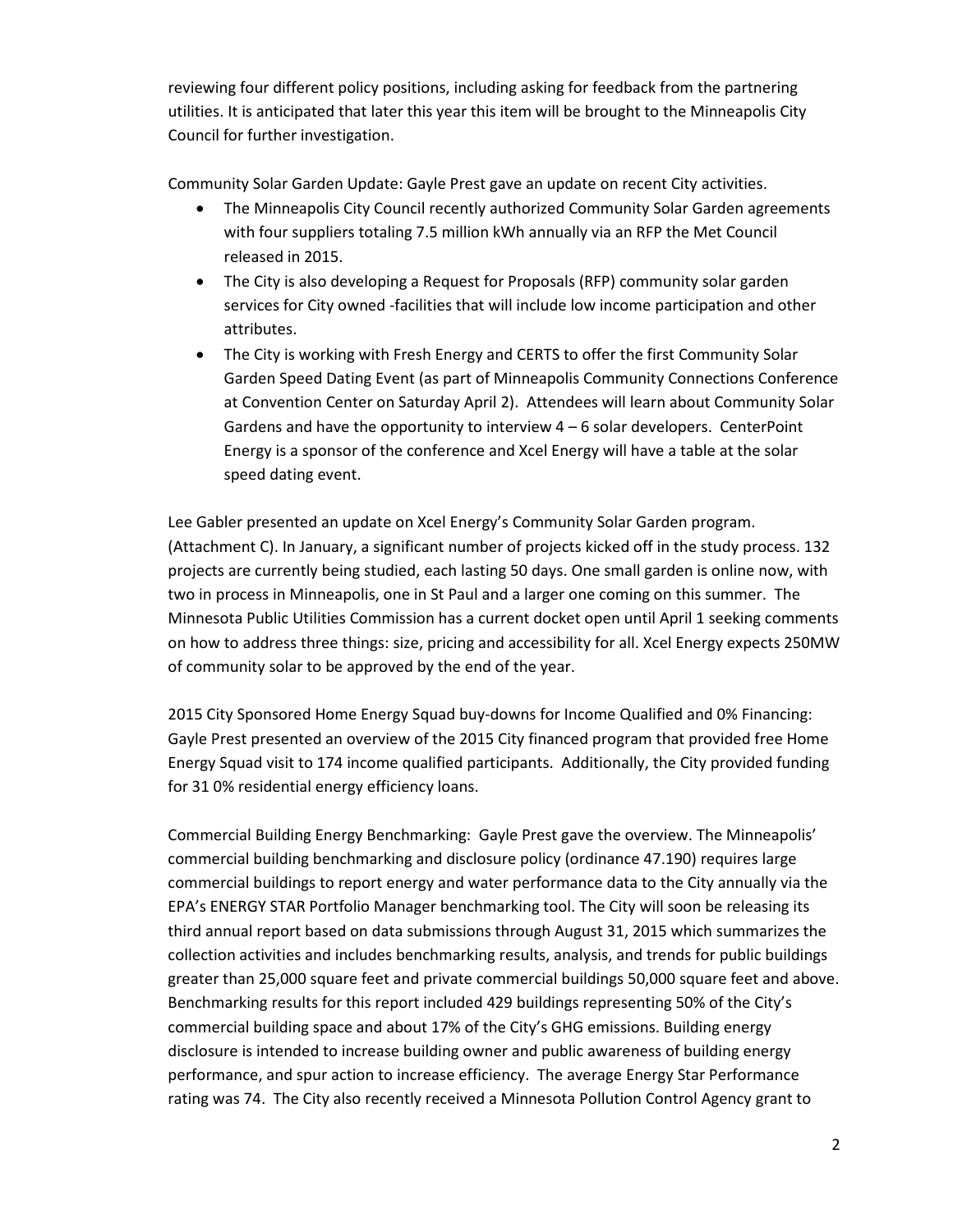help buy down the cost of those buildings with a score over 75 that wish to receive an official Environmental Protection Agency Energy Star certification.

DOE Better Buildings Recognition: Stephanie Zawistowski updated the group on a recent trip to Washington D.C. where she and Bridget Dockter from Xcel Energy received a Better Buildings Award from the Department of Energy (DOE) for the work done on the benchmarking data accelerator which is a tool that makes whole-building energy data more accessible to building managers and compliments the City's benchmarking ordinance The purpose of the trip was twofold: 1- Receive recognition that only a handful of cities were qualified to apply, and 2- Participate in a round table discussion with Boston to talk in part about the Clean Energy Partnership and examples of our challenges and successes. DOE has taken notice, and is interested in how they can help promote this effort to other cities and what they can learn from us.

**4. Multi-Family Energy Efficiency Program presentation** (Attachment C)

Nick Mark provided an update on the multi-family energy efficiency program. - There has been a great collaboration between CenterPoint and Xcel on this new program. It started in October 2015 and this program has garnered interest from over 100 customers. Thirty of those customers are in Minneapolis with 23 pending approval.

Council Member Gordon asked where the funding came from. Nick responded state programs within their Conservation Improvement Program (CIP). However, both utilities already exceed their spending requirement; this new program is additional funding beyond those state requirements. The Minneapolis Public Housing Authority is strongly encouraged to participate.

## **5. EVAC Community Engagement Planning Process presentation**

Annie Levinson-Falk and Matt Kazinka presented a community engagement process that was developed by the EVAC Engagement Subcommittee. The work plan focuses on engagement processes for residential customers, single and multi-family, with an eye toward achieving the overarching goals outlined in the Climate Action Plan including:

- 1) 75% participation in energy retrofit programs by 2025
- 2) 15% energy efficiency in residential buildings
- 3) 10% local or directly purchased renewable energy

They proposed a need to emphasize community engagement in outreach to transition from marketing to something broader. In the proposed engagement plan, they developed a template that could work in any community.

EVAC proposed conducting a pilot in 2 to 4 communities over the next 18 months (starting this year 2016 and into 2017) to engage the communities that are underserved while ensuring a diverse and informative pilot using an RFP to hire a consultant(s).

The five key steps of the work plan include: 1) Prepare 2) Learn 3) Design Plan 4) Implement Plan and 5) Evaluate.